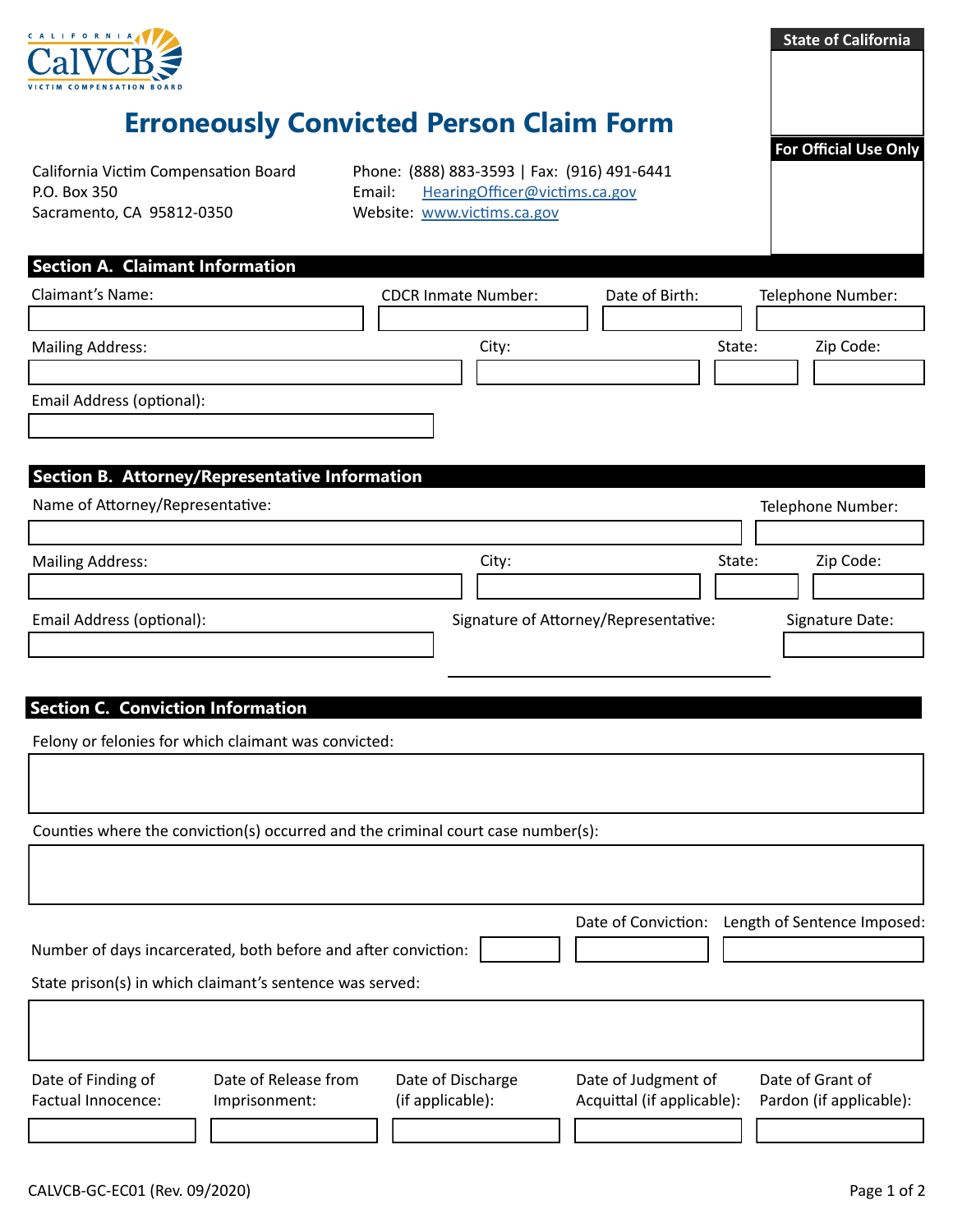#### **Section D. Crime/Conviction Statement**

Provide facts showing:

- A). That the crime with which you were changed was either not committed at all, or, if committed, was not committed by you; and
- B). That you did not plead guilty with the specific intent to protect another person from prosecution.

(Please use additional paper if necessary.)

### **Section E. Pecuniary Injury Statement**

Provide facts showing that you would have been free from custody but for the erroneous conviction. Please list every conviction that was imposed at any time during your confinement.

(Please use additional paper if necessary.)

### **Section F. Declaration Statement**

I declare under the penalty of perjury, under the laws of the State of California, that the foregoing is true and correct:

Claimant's Signature: Signature Date: